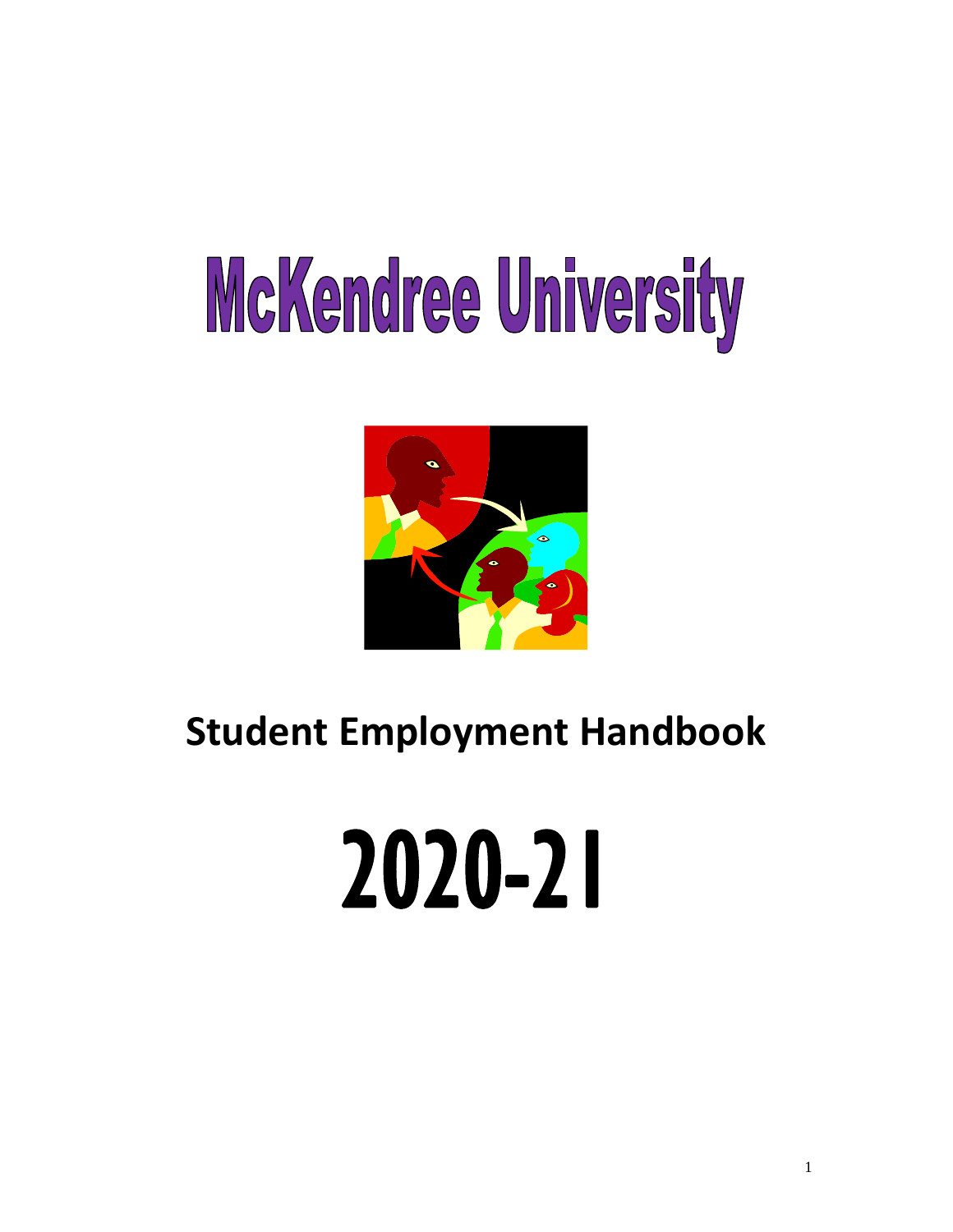### **TABLE OF CONTENTS**

### **Office of Financial Aid Campus Work Study**

|                                   | Page 3 |                         |
|-----------------------------------|--------|-------------------------|
| Student Worker Responsibilities   | Page   | $\overline{\mathbf{3}}$ |
| Student Annual Employment Process | Page   | $\overline{4}$          |
|                                   | Page   | $\overline{4}$          |
|                                   | Page   | $\overline{4}$          |
|                                   | Page 5 |                         |
|                                   | Page 5 |                         |
|                                   | Page 5 |                         |
| Satisfactory Academic Progress    | Page 5 |                         |
| International Student Work        | Page   | $5\overline{5}$         |
|                                   | Page   | 6                       |
|                                   | Page   | 6                       |
|                                   | Page   | 6                       |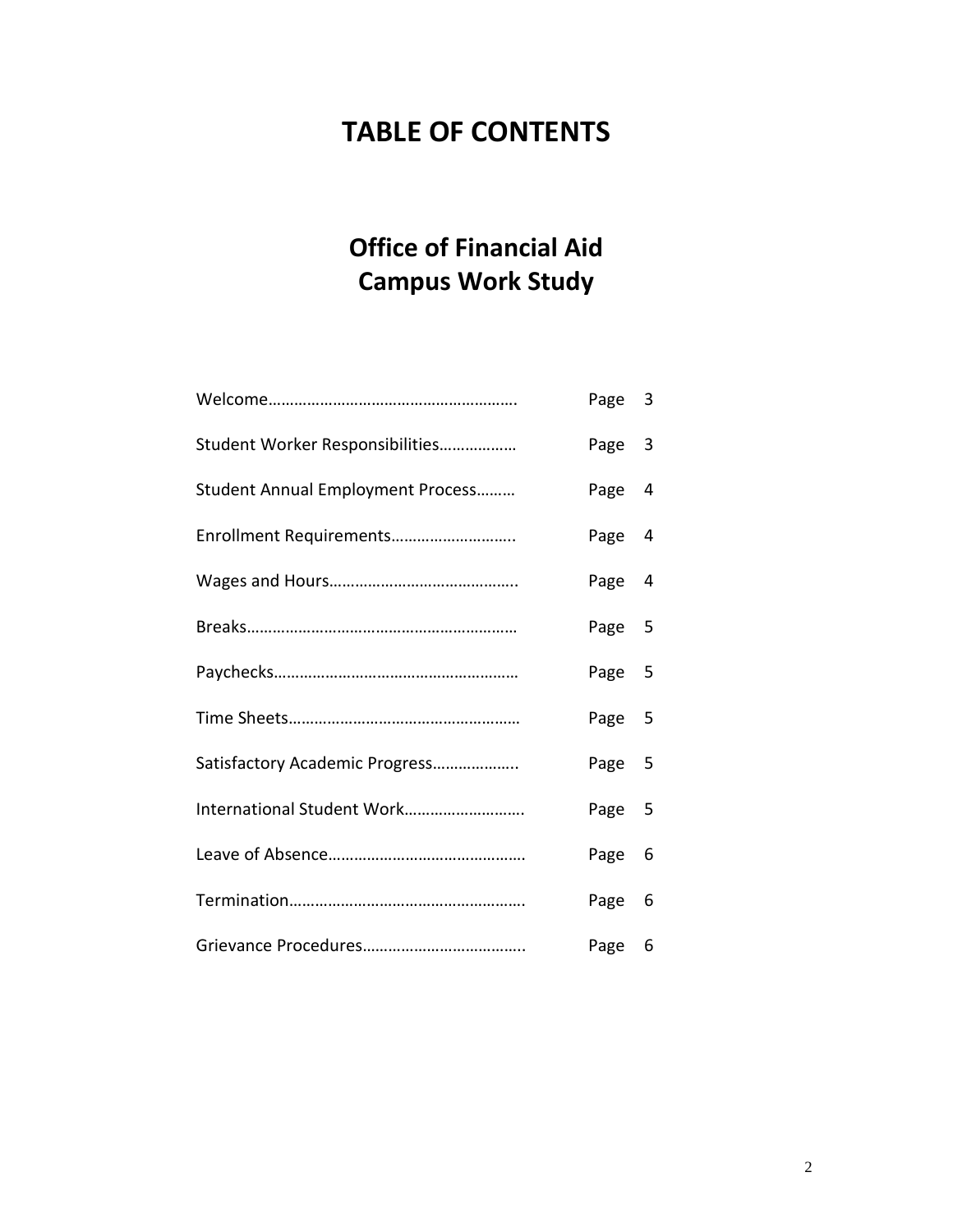

Welcome to the Student Work Program. As a student worker, there is a need to become familiar with the policies and procedures of McKendree University. The knowledge gained as a student employee will be very valuable after graduating and for pursuing a career. Specific questions not addressed in this handbook should be directed to the Office of Financial Aid (OFA), (618) 537-6828.

McKendree University is an EEO/ADA employer. McKendree University's mission is to provide for individual growth through academic excellence and active partnership with students and the community. The Student Work Program supports this mission in three ways:

- 1. Provides part-time limited employment for students, helping reduce the financial barriers to higher education.
- 2. Provides a real life learning experience for students, encouraging them to be self-directed in the lifelong learning process.
- 3. Provides an effective support service to the college at a reasonable cost, contributing to the effective accomplishment of the goals of the university.

#### **STUDENT WORKER RESPONSIBILITIES**

#### *It is the student's responsibility to:*

- 1. Meet enrollment requirements;
- 2. Maintain satisfactory academic progress toward a degree, as defined in the Satisfactory Academic Progress guidelines;
- 3. Perform assigned duties, as established by the supervisor;
- 4. Give notice, as defined by supervisor, if time off work is needed;
- 5. Provide the supervisor with at least a one week notice when terminating employment.

It is required that student workers complete the Free Application for Federal Student Aid (FAFSA), an application for student financial assistance, to determine eligibility for the Federal Work Study Program.

Institutional Work Study is awarded at the discretion of McKendree University.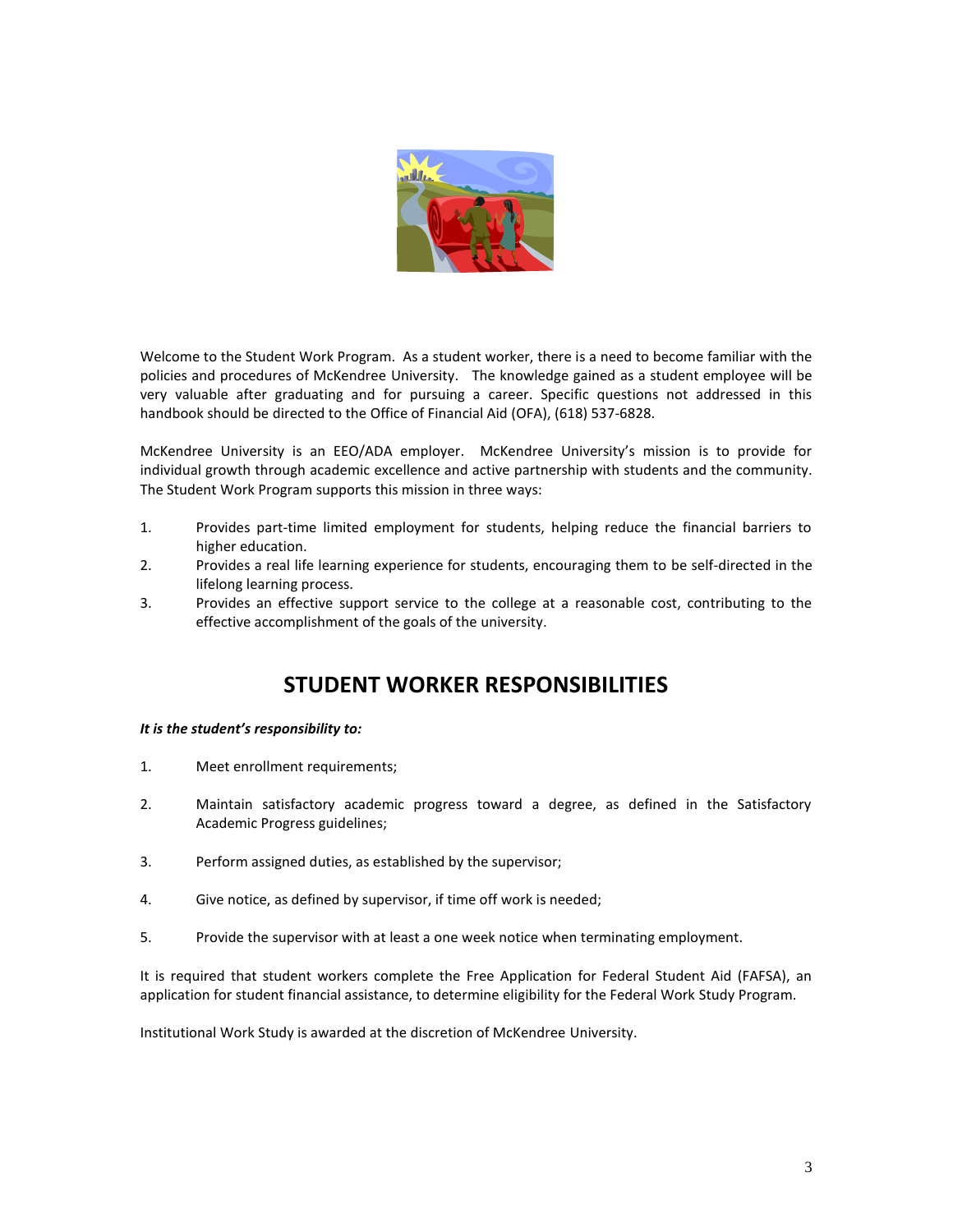#### **STUDENT ANNUAL EMPLOYMENT PROCESS**

In order to begin work, students **must** complete each item.

- 1. I-9 form with proper documentation
- 2. Illinois W-4
- 3. Federal W-4
- 4. Work Study Payroll Form- obtained at the Payroll Office after all payroll paperwork has been completed. This form must be turned in to the supervisor.

**These items must be completed before the student begins work.**



#### **ENROLLMENT REQUIREMENTS**

A student must be enrolled in at least 12 hours for the Fall and/or Spring Term to be eligible for the Student Work Program.



- 1. The wage rate for all student workers is the current Federal or State minimum wage, whichever is higher. It is currently \$10.00 per hour.
- 2. The maximum number of hours a student may work is 15 hours per week, when school is in session, and 40 hours per week during the summer. Your supervisor maintains the authority to reduce your hours due to variances in workload or departmental budget constraints.
- 3. FICA and Medicare will not be deducted from student employee's paychecks during the school year, but will be deducted during the summer semester. The University pays workers' compensation insurance premiums for student workers and they are covered by this program. All work-related injuries should be reported immediately to the Administration and Finance Office. Student workers are not covered by the State of Illinois Unemployment Insurance Act.
- 4. Federal Insurance Contributions Act (FICA) tax is the allocation from an employee's paycheck that is contributed towards social security benefits and Medicare during the summer semester. It is matched by the employer and becomes part of the employee future social security benefits.
- 5. A student employed under the Work Study Program will only be allowed to earn up to his/her Work Study award**.** A student can determine total hours available to work by dividing the Work Study award by the current minimum wage divided by weeks of possible employment.
- 6. A student is not permitted to work overtime.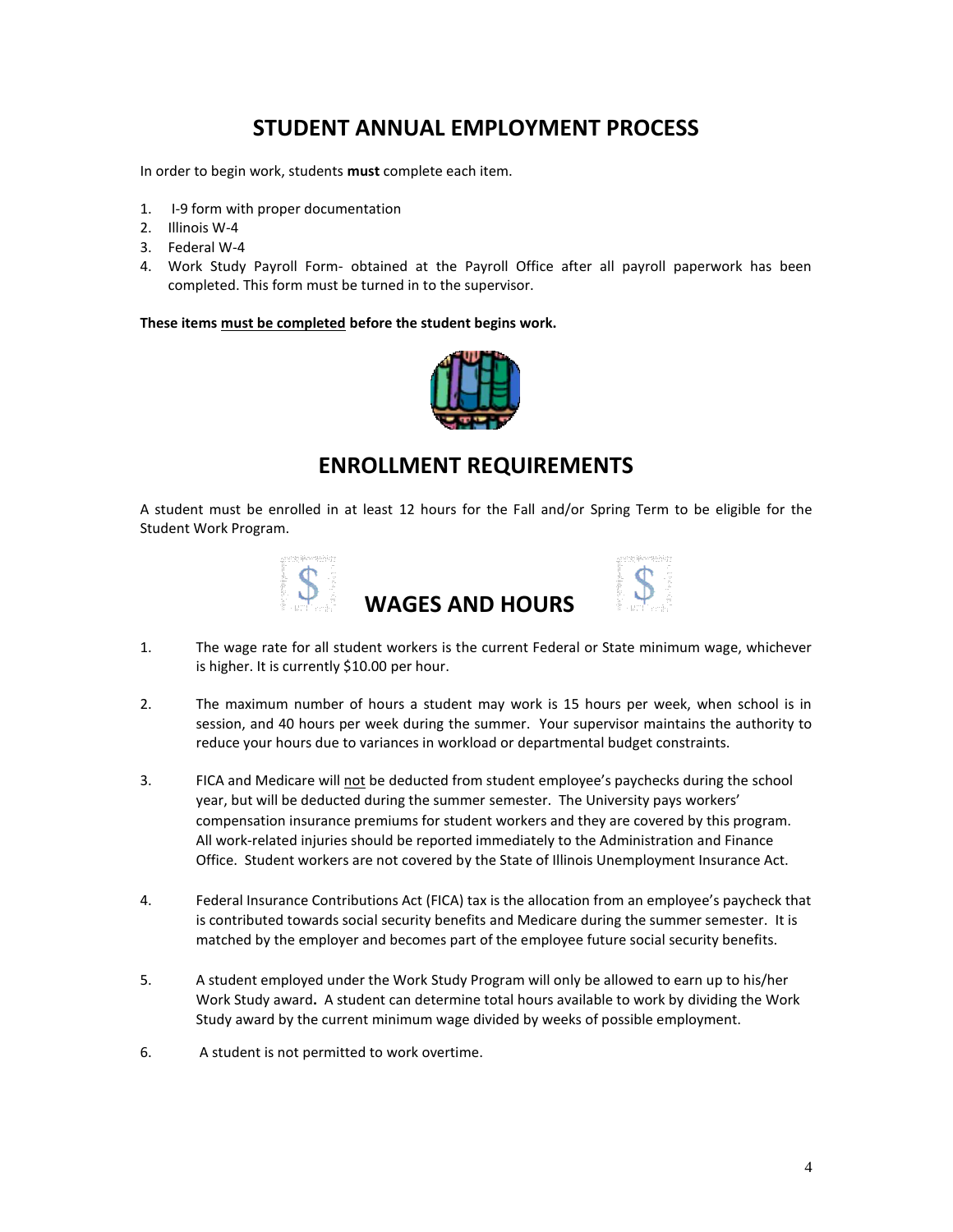#### **BREAKS**

A student is entitled to receive one paid 15-minute break for each consecutive four-hour shift.

A student who is scheduled to work at least 7 ½ consecutive hours must be given at least a 30-minute meal period within five hours after the start of the work period and the break must be shown on their time sheet.

#### **PAYCHECKS**

Student pay is issued on the workday nearest the 15th and the last business day of the month. Students have a choice to either have their pay deposited in their student account or to their selected payroll preference with BankMobile.



A time sheet will need to be completed by the student for each pay period. The dates and hours worked should be recorded daily. At the end of the pay period, the time sheet will be forwarded to the supervisor for review and signature. The supervisor or McKendree regular employee will then present the approved time sheet to the Payroll Office. Signed time sheets must be submitted to the Payroll Office on the 5<sup>th</sup> and  $20<sup>th</sup>$  of each month prior to 10:00 a.m. Time sheets submitted late or containing errors can prevent disbursement of a paycheck. Check for accuracy and meet all deadlines.

The time sheet must include student's name, signature, school ID number and supervisor's signature.

#### **SATISFACTORY ACADEMIC PROGRESS REQUIREMENTS FOR FINANCIAL AID RECIPIENTS AND STUDENT WORKERS**

Students with Federal or Institutional Work Study must maintain satisfactory academic progress as described in the "Satisfactory Academic Progress" policy available in the OFA. Contact the McKendree University OFA or visit the McKendree website for the written policy.

#### **INTERNATIONAL STUDENT WORK**

International students and their future employers **must** contact Brent Reeves at (618) 537-6938 to see if they are eligible to work in the United States and to ensure proper employment documentation is obtained. **This is MANDATORY.**

#### **LEAVE OF ABSENCE**